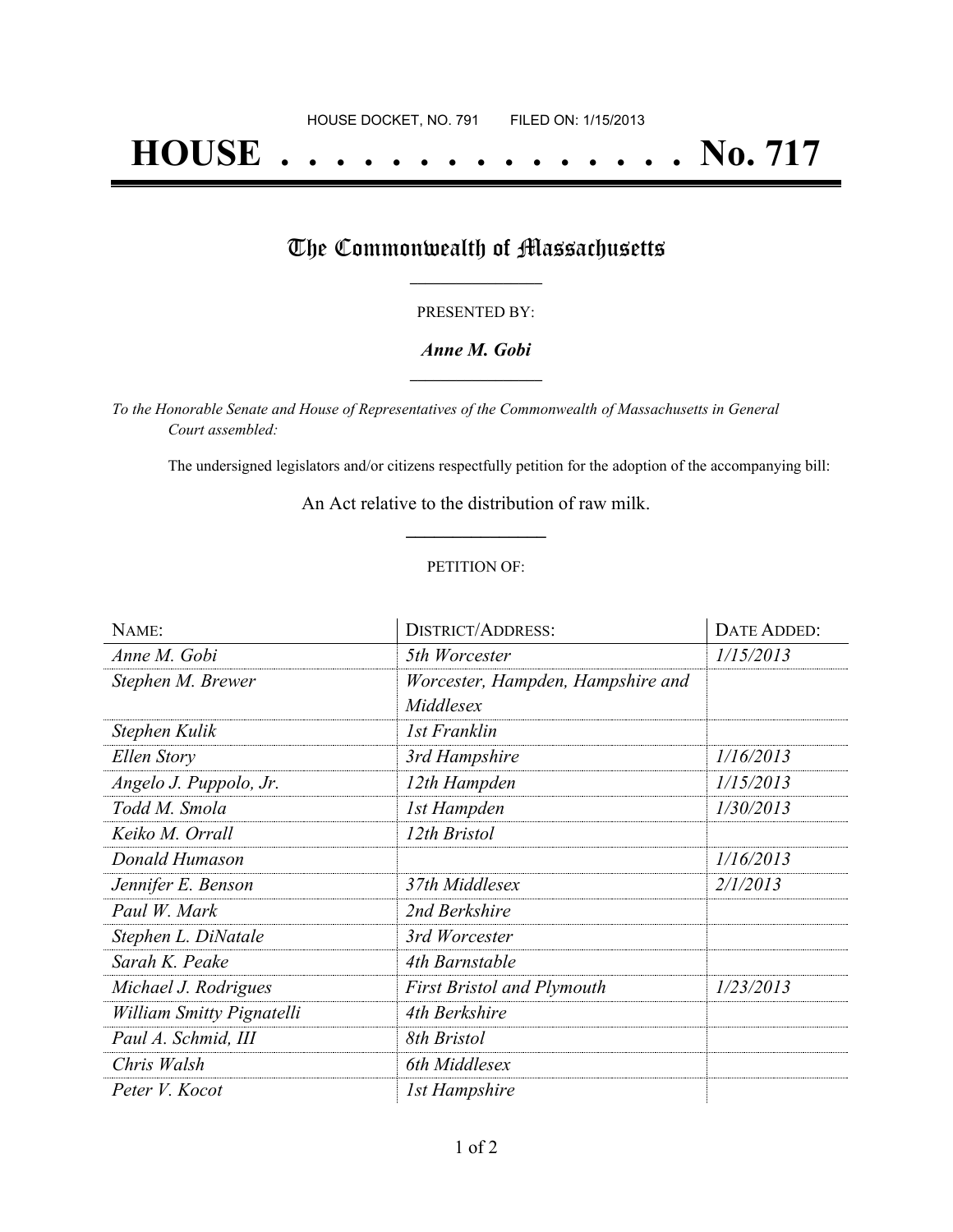| Timothy R. Madden    | Barnstable, Dukes and Nantucket  |  |
|----------------------|----------------------------------|--|
| Denise Andrews       | 2nd Franklin                     |  |
| Gailanne M. Cariddi  | 1st Berkshire                    |  |
| Kimberly N. Ferguson | 1st Worcester                    |  |
| Matthew A. Beaton    | 11th Worcester                   |  |
| Bruce E. Tarr        | <b>First Essex and Middlesex</b> |  |
| Jonathan Hecht       | 29th Middlesex                   |  |
| James Arciero        | 2nd Middlesex                    |  |
|                      |                                  |  |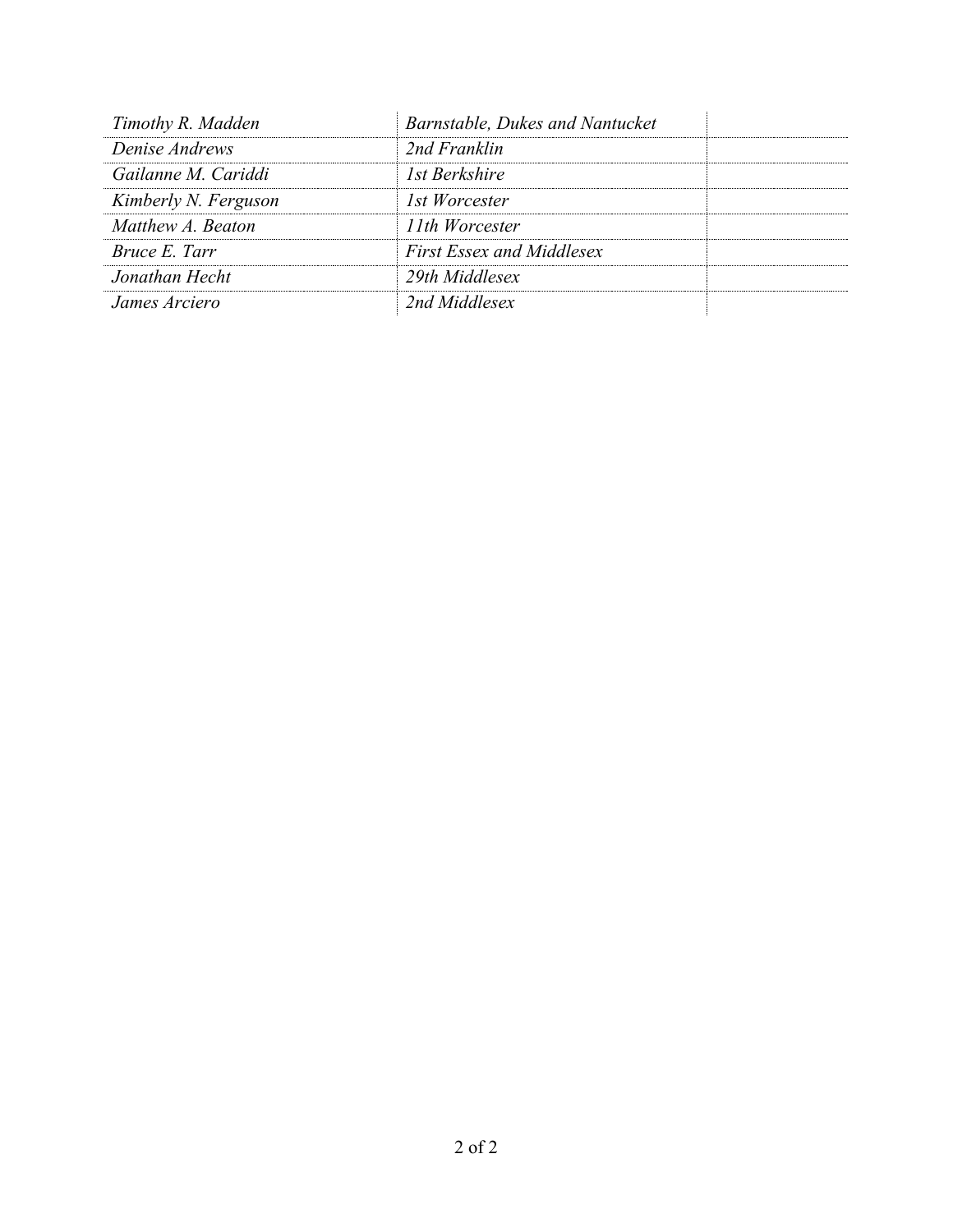## **HOUSE . . . . . . . . . . . . . . . No. 717**

By Ms. Gobi of Spencer, a petition (accompanied by bill, House, No. 717) of Anne M. Gobi and others relative to the distribution of raw milk. Environment, Natural Resources and Agriculture.

#### [SIMILAR MATTER FILED IN PREVIOUS SESSION SEE HOUSE, NO. *1995* OF 2011-2012.]

### The Commonwealth of Massachusetts

**\_\_\_\_\_\_\_\_\_\_\_\_\_\_\_ In the Year Two Thousand Thirteen \_\_\_\_\_\_\_\_\_\_\_\_\_\_\_**

An Act relative to the distribution of raw milk.

Be it enacted by the Senate and House of Representatives in General Court assembled, and by the authority *of the same, as follows:*

1 SECTION 1 Section 13 of chapter 94 of the General Laws is hereby amended by 2 inserting at the end thereof the following new section:

 Section 1A Licensed raw milk farmers will be allowed to deliver raw milk directly to the consumer, off-site from the farm, provided that the raw milk farmer have a direct, contractual relationship with the consumer. The raw milk farmer may contract with a third party for delivery provided that the raw milk farmer shall maintain the contractual relationship with the consumer. The raw milk farmer may deliver raw milk through a community supported agriculture (CSA) delivery system provided that the raw milk farmer shall maintain a contractual relationship with the consumer. Delivery may be made directly to the consumer's residence or to a pre-established receiving site; said sites shall not be in a retail setting with the exception of CSA delivery. In such instances, raw milk shall be kept separated from retail items for sale and will not be accessible to the general public.

13 SECTION 2 Raw milk farmers may sell raw milk from their farm stands even if not 14 contiguous to their raw milk dairy and shall comply with section 3 of chapter 40 of the General 15 Laws.

16 SECTION 4 The Commissioner of the Department of Agricultural Resources, in 17 consultation with the Department of Public Health, shall adopt and promulgate reasonable rules